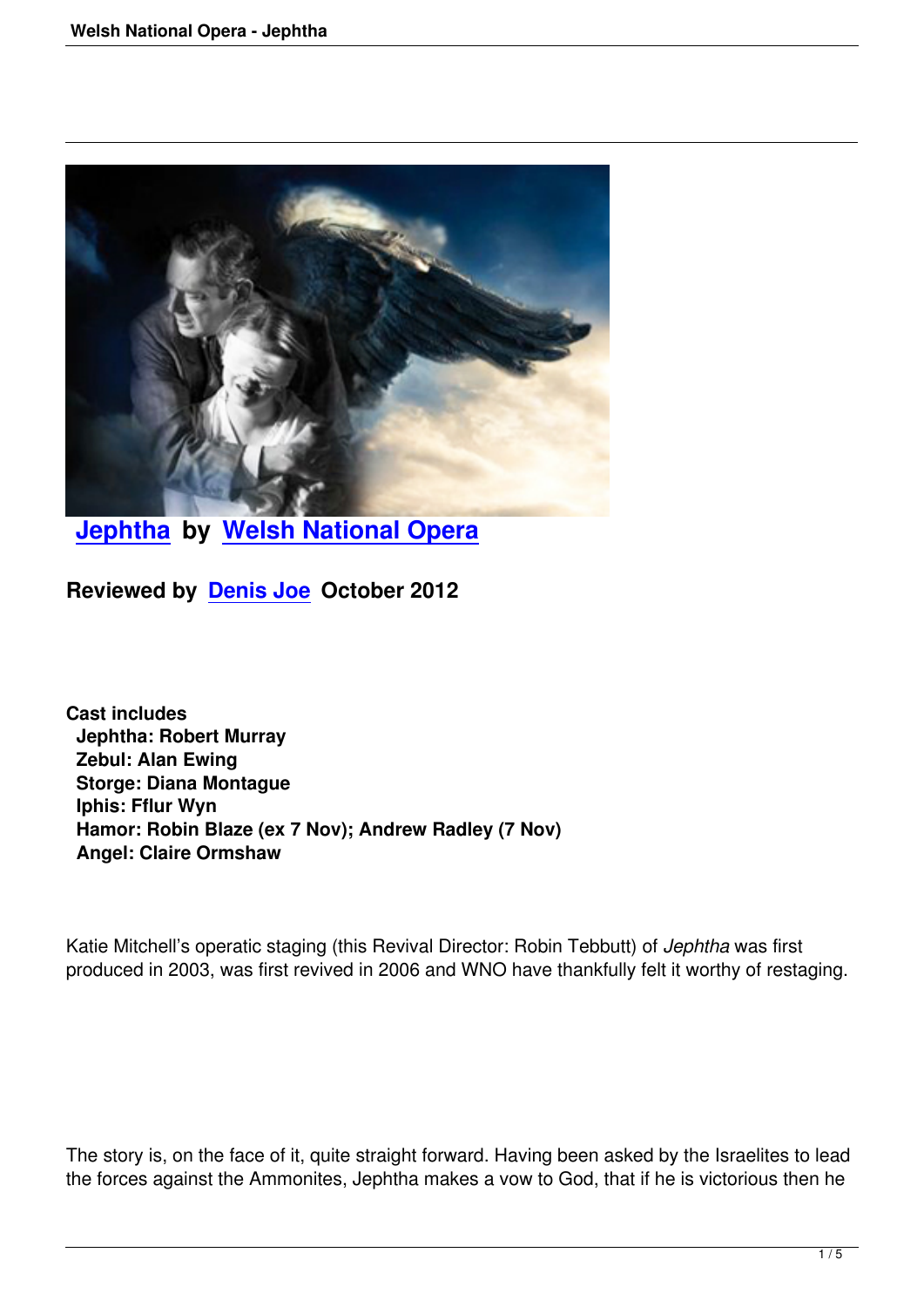will sacrifice the first person who comes to greet him after the battle. Tragically that person is his daughter Iphis. The libretto, by Revd. Thomas Morrell (largely derived from the Old Testament story as interpreted by the Scottish poet George Buchanan) provides us with an extra character, Iphis' fiancée Hamor and gives the ending a rather strange twist, in that an angel allows Iphis to live if she devotes her virginal life to God. If the original biblical story seemed morally questionable, Morrell's revision gave the story an even greater complexity.

The overture is unmistakably Handel, borrowed from the incidental music he had composed for Tobias Smollett's tragedy, *Alceste*: a majestic procession which moves to a greater urgency. It captures well the action that we are to encounter as if both tempos represented a sort of pondering about what needs to be done whilst there is a clamour demanding that action needs to be taken. The high string section and woodwind sections carry most of the argument until the overture ends on a Minuet, that is almost waltz-like, and the curtain is raised.



Director Katie Mitchell has transposed the story of *Jephtha* to, what appears to be, late 1940s Europe, and has set the action in a bombarded hotel. The piece opens with a recitative ( *It must be so . . .)*

which is sung by Jephtha's half-brother, Zebul. For 18 years the Israelites have been subjugated by the Ammonites and have turned to worshipping false idols. They now see their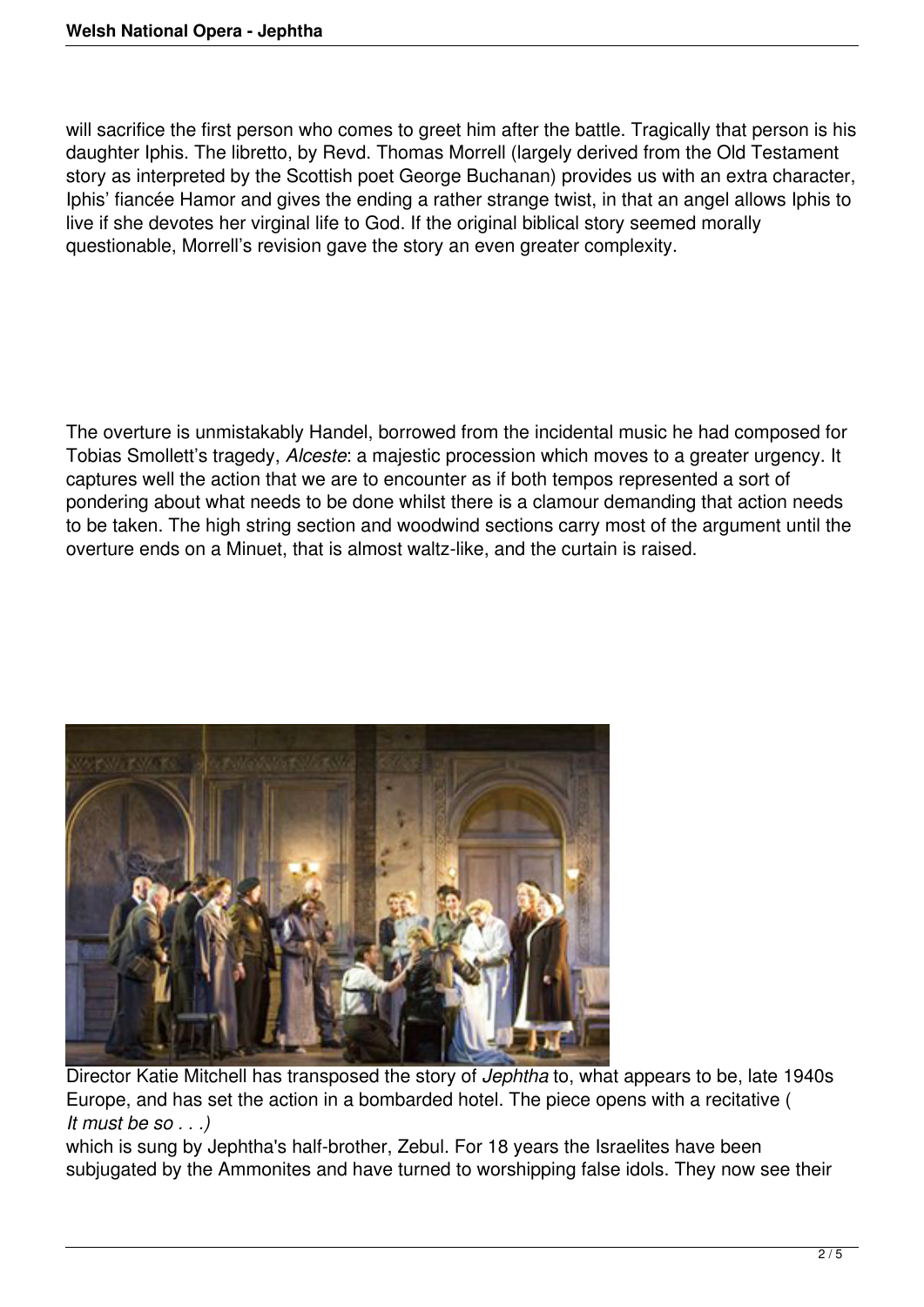only chance of victory is to call in Jephtha, who he and his brothers had thrown out of Israel for being the bastard son of their father (

*True. we have slighted, scorn'd, expell'd him hence,/As of a stranger born; but well I know him;/His gen'rous soul disdains a mean revenge./When his distressful country calls his aid./And, perhaps, heav'n may favour our request/If with repentant hearts we sue for mercy* )

Jephtha is summoned from exile with his wife, Storgé and his daughter Iphis. He agrees to lead the Israelite army on condition that he is allowed to continue as leader of his country following his victory. Saying farewell to his wife and daughter precipitates one of the most beautiful moments from any Handel work I can think of. Storgé's recitative, *'Twill be a painful separation, Jephtha* and aria *In gentle*

## *murmurs will I mourn*

*.*

provide the most heart-rending moments in this exceptional work. The mezzo-soprano, Diana Montague, gave such great depth to these moments, that there were gasps throughout the house when she had finished. Whilst I have seen and heard many great moments in Handel's works, there was nothing, that I recall, to match this.

Hamor, who is betrothed to Iphis will follow Jephtha into battle. Caught between the glory of battle and his love for Iphis, Hamor (sung wonderfully by the countertenor Robin Blaze) tries to engage her in the glory this will bring (*Happy this embassy, my charming Iphis*) but Iphis (majestically sung by the soprano Fflur Wyn) is not convinced ( *Ill suits the voice of love when glory calls* ).

Worried about the outcome of the battle and unable to make a treaty with the Ammonites, Jephtha, privately bargains with God (*If, Lord, sustain'd by thy almighty pow'r,/Ammon I drive, and his insulting hands,/From these our long,-uncultivated lands,/And safe return a glorious conquer;/What, or whoe'er shall first salute mine eyes,/Shall be forever thine, or fall a sacrifice*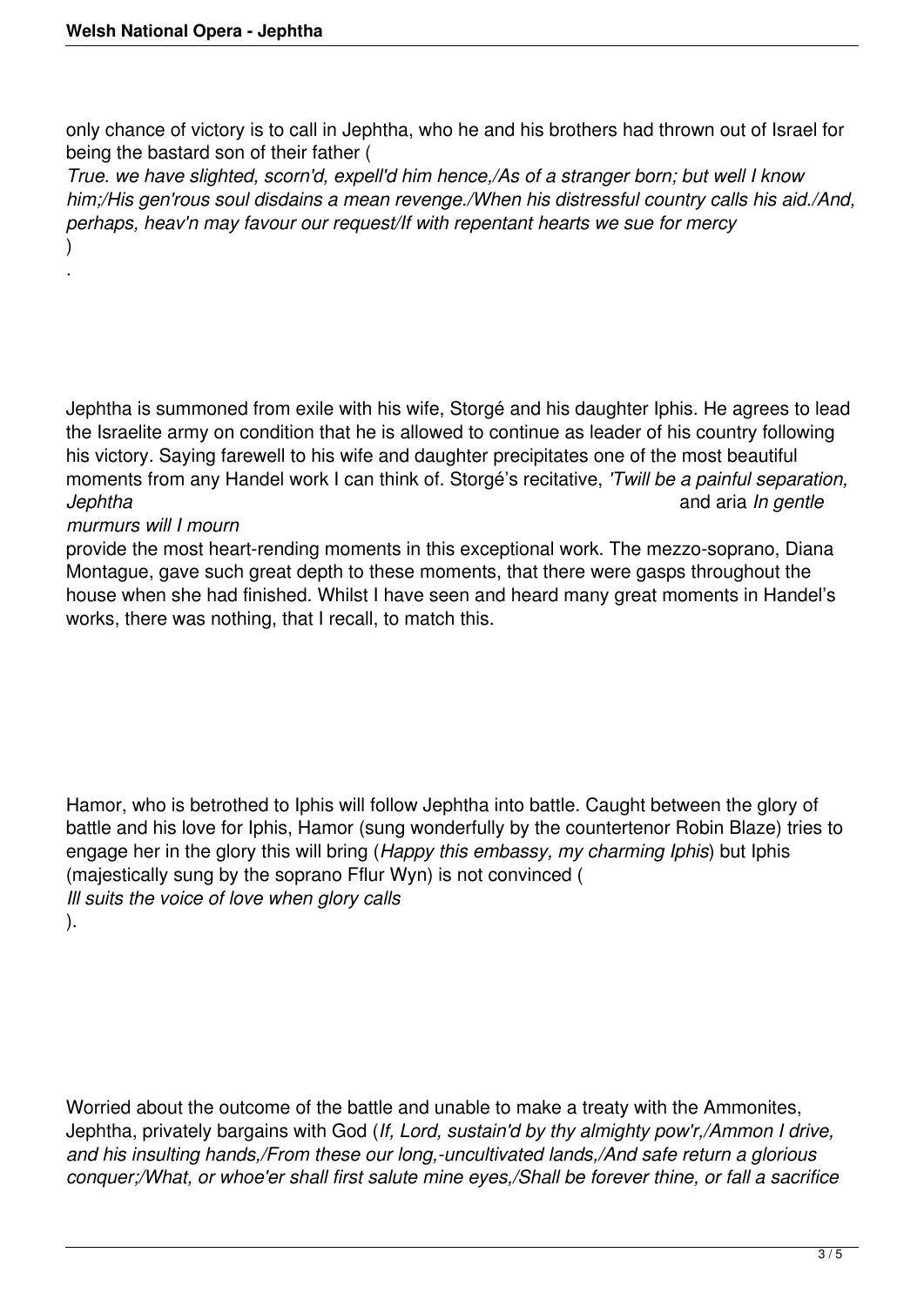).

At the beginning of Part 2 Hamor rushes to tell, Iphis of her father's triumph (*Glad tidings of great joy to thee, dear Iphis,/and to the house of Israel, I bring*

.) The celebrations begin for the welcome of the hero, but tragedy strikes Jephtha as the first person to greet him is his daughter. Jephtha falls into despair as he realises the folly of his promise to God (

*Open thy marble jaws, O tomb!/And hide me, earth, in thy dark womb:/Ere I the name of father stain,/And deepest woe from conquest gain*

.) and we are left in no doubt the it is the personal anguish that has overawed the father.

Jephtha tells everyone about the vow he made to God. All about his attempt to dissuade him from carrying out his promise, but he cannot. And it is here that the morality of the Oratorio becomes clear and it is centred on the character of Iphis as she convinces her father that she will allow herself to be sacrificed for God and for Country. The whole community is stricken by Jephtha's determination to carry out his vow and part two ends with one of Handel's greatest chorus pieces, ironically, it is believed, his blindness stopped him from further work on *How dark, O*

*Lord, are thy decrees I/All hid from mortal sight!.* 

Though he was well enough to begin part 3, ten days later.

In Part 3, the whole community prepares for the sacrifice of Iphis and plead with God for guidance (*Doubtful fear, and reverent awe,/Strike us, Lord, while here we bow;/Check'd by thy all-sacred law,/Yet commanded by the vow./In this distress, Lord, hear our pray'r,/And thy determin'd will declare* ). Just as Iphis is being taken for sacrifice an angel appears and stops the proceedings. The angel decrees that Iphis will be spared but she must devote the rest of her life to chastity in the service of God.